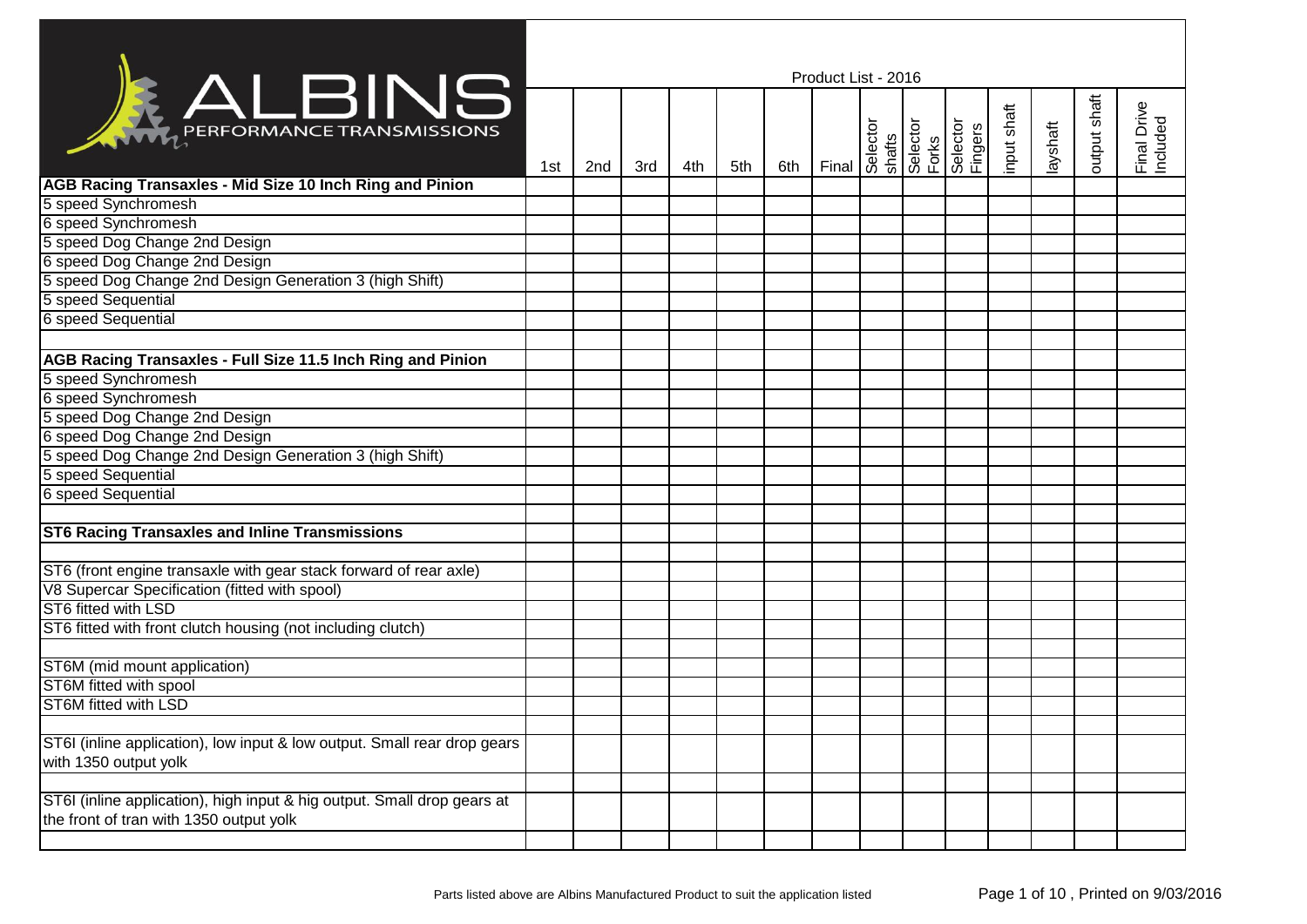| Product List - 2016<br><b>KALBINS</b> |     |     |     |                             |     |       |                      |  |  |                                      |                     |              |                         |  |
|---------------------------------------|-----|-----|-----|-----------------------------|-----|-------|----------------------|--|--|--------------------------------------|---------------------|--------------|-------------------------|--|
| 1st                                   | 2nd | 3rd | 4th | 5th                         | 6th | Final |                      |  |  | input shaft                          | layshaft            | output shaft | Final Drive<br>Included |  |
|                                       |     |     |     |                             |     |       |                      |  |  |                                      |                     |              |                         |  |
|                                       |     |     |     |                             |     |       |                      |  |  |                                      |                     |              |                         |  |
|                                       |     |     |     |                             |     |       |                      |  |  |                                      |                     |              |                         |  |
|                                       |     |     |     |                             |     |       |                      |  |  |                                      |                     |              |                         |  |
|                                       |     |     |     |                             |     |       |                      |  |  |                                      |                     |              |                         |  |
|                                       |     |     |     |                             |     |       |                      |  |  |                                      |                     |              |                         |  |
|                                       |     |     |     |                             |     |       |                      |  |  |                                      |                     |              |                         |  |
|                                       |     |     |     |                             |     |       |                      |  |  |                                      |                     |              |                         |  |
|                                       |     |     |     |                             |     |       |                      |  |  |                                      |                     |              |                         |  |
|                                       |     |     |     |                             |     |       |                      |  |  |                                      |                     |              |                         |  |
|                                       |     |     |     |                             |     |       |                      |  |  |                                      |                     |              |                         |  |
|                                       |     |     |     |                             |     |       |                      |  |  |                                      |                     |              |                         |  |
|                                       |     |     |     |                             |     |       |                      |  |  |                                      |                     |              |                         |  |
|                                       |     |     |     |                             |     |       |                      |  |  |                                      |                     |              |                         |  |
|                                       |     |     |     |                             |     |       |                      |  |  |                                      |                     |              |                         |  |
|                                       |     |     |     |                             |     |       |                      |  |  |                                      |                     |              |                         |  |
|                                       |     |     |     |                             |     |       |                      |  |  |                                      |                     |              |                         |  |
|                                       |     |     |     |                             |     |       |                      |  |  |                                      |                     |              |                         |  |
|                                       |     |     |     |                             |     |       |                      |  |  |                                      |                     |              |                         |  |
|                                       |     |     |     |                             |     |       |                      |  |  |                                      |                     |              |                         |  |
|                                       |     |     |     |                             |     |       |                      |  |  |                                      |                     |              |                         |  |
|                                       |     |     |     |                             |     |       |                      |  |  |                                      |                     |              |                         |  |
|                                       |     |     |     |                             |     |       |                      |  |  |                                      |                     |              |                         |  |
|                                       |     |     |     |                             |     |       |                      |  |  |                                      |                     |              |                         |  |
|                                       |     |     |     |                             |     |       |                      |  |  |                                      |                     |              |                         |  |
|                                       |     |     |     |                             |     |       |                      |  |  |                                      |                     |              |                         |  |
|                                       |     |     |     |                             |     |       |                      |  |  |                                      |                     |              |                         |  |
|                                       |     |     |     |                             |     |       |                      |  |  |                                      |                     |              |                         |  |
|                                       |     |     |     |                             |     |       |                      |  |  | $\checkmark$                         |                     |              |                         |  |
|                                       |     |     |     | $3.00$   2.00   1.39   1.09 |     |       | 4.75<br>3.21<br>2.85 |  |  | Selector<br>shafts<br>Forks<br>Forks | Selector<br>Fingers |              |                         |  |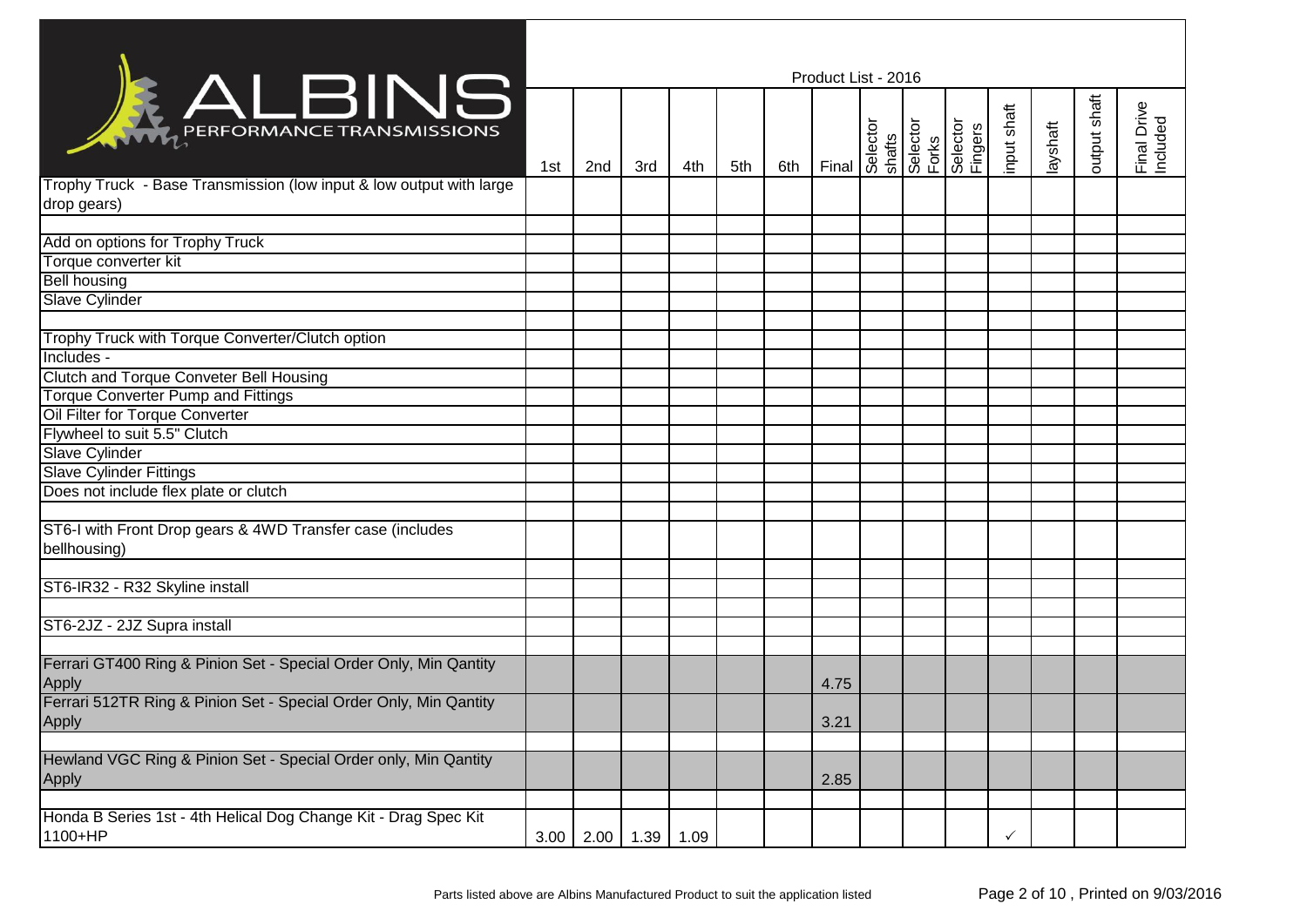|                                                                           | Product List - 2016 |      |      |      |      |     |       |  |  |                                                                    |              |         |              |                         |
|---------------------------------------------------------------------------|---------------------|------|------|------|------|-----|-------|--|--|--------------------------------------------------------------------|--------------|---------|--------------|-------------------------|
|                                                                           |                     |      |      |      |      |     |       |  |  |                                                                    |              |         |              |                         |
| <b>EXALBING</b>                                                           | 1st                 | 2nd  | 3rd  | 4th  | 5th  | 6th | Final |  |  | Selector<br>Shafts<br>Selector<br>Selector<br>Delector<br>Delector | input shaft  | ayshaft | output shaft | Final Drive<br>Included |
| Honda B Series 1st - 4th Helical Synchro Kit, with floating splined on    |                     |      |      |      |      |     |       |  |  |                                                                    |              |         |              |                         |
| dog rings for 3rd & 4th gears                                             | 3.00                | 1.87 | 1.33 | 1.00 |      |     |       |  |  |                                                                    | $\checkmark$ |         |              |                         |
| Honda B series 1st - 5th Helical Synchro Kit, with Electron Beam          |                     |      |      |      |      |     |       |  |  |                                                                    |              |         |              |                         |
| Welded Dog Rings for 3rd/4th/5th gears                                    | 3.18                | 2.07 | 1.56 | 1.24 | 1.04 |     |       |  |  |                                                                    | $\checkmark$ |         |              |                         |
| Honda B series 1st - 5th Helical Synchro Kit, with Electron Beam          |                     |      |      |      |      |     |       |  |  |                                                                    |              |         |              |                         |
| Welded Dog Rings for 3rd/4th/5th gears                                    | 2.62                | 1.76 | 1.47 | 1.24 | 0.96 |     |       |  |  |                                                                    | $\checkmark$ |         |              |                         |
| Honda B Series 1st - 5th Helical Dog Change Kit - Road/Race               | 3.00                | 2.00 | 1.47 | 1.14 | 1.00 |     |       |  |  |                                                                    | $\checkmark$ |         |              |                         |
| Honda B Series 1st - 5th Helical Dog Change Kit - Road/Race               | 2.08                | 1.61 | 1.33 | 1.14 | 1.00 |     |       |  |  |                                                                    | $\checkmark$ |         |              |                         |
| Honda B Series 1st & 2nd Helical Dog Change Kit - use the ratios          |                     |      |      |      |      |     |       |  |  |                                                                    |              |         |              |                         |
| from either the 1st - 4th drag spec kit or ratios from the 1st - 5th road |                     |      |      |      |      |     |       |  |  |                                                                    |              |         |              |                         |
| race spec kit                                                             |                     |      |      |      |      |     |       |  |  |                                                                    | $\checkmark$ |         |              |                         |
| Honda B Series 3rd & 4th Helical Dog Change Kit - use the ratios          |                     |      |      |      |      |     |       |  |  |                                                                    |              |         |              |                         |
| from either the 1st - 4th drag spec kit or ratios from the 1st - 5th road |                     |      |      |      |      |     |       |  |  |                                                                    |              |         |              |                         |
| race spec kit                                                             |                     |      |      |      |      |     |       |  |  |                                                                    |              |         |              |                         |
| Honda B Series 5th Helical Dog Change Gear Set                            |                     |      |      |      | 1.00 |     |       |  |  |                                                                    |              |         |              |                         |
| Honda B Series Centre Brace (in place of 5th gear)                        |                     |      |      |      |      |     |       |  |  |                                                                    |              |         |              |                         |
|                                                                           |                     |      |      |      |      |     |       |  |  |                                                                    |              |         |              |                         |
| Honda B Series Final Drive                                                |                     |      |      |      |      |     | 4.09  |  |  |                                                                    |              |         |              | ✓                       |
| Honda B Series Final Drive                                                |                     |      |      |      |      |     | 4.33  |  |  |                                                                    |              |         |              | $\checkmark$            |
| Honda B Series Final Drive                                                |                     |      |      |      |      |     | 4.40  |  |  |                                                                    |              |         |              | ✓                       |
| Honda B Series Final Drive                                                |                     |      |      |      |      |     | 4.71  |  |  |                                                                    |              |         |              | $\checkmark$            |
|                                                                           |                     |      |      |      |      |     |       |  |  |                                                                    |              |         |              |                         |
| <b>Honda H Series Final Drive</b>                                         |                     |      |      |      |      |     | 3.50  |  |  |                                                                    |              |         |              | $\checkmark$            |
|                                                                           |                     |      |      |      |      |     |       |  |  |                                                                    |              |         |              |                         |
| Honda K Series 1st - 4th Helical Synchro Kit                              | 2.93                | 1.70 | 1.19 | 0.93 |      |     |       |  |  |                                                                    | $\checkmark$ |         |              |                         |
| Honda K Series 1st - 4th Helical Synchro Kit                              | 3.00                | 2.00 | 1.47 | 1.10 |      |     |       |  |  |                                                                    | $\checkmark$ |         |              |                         |
|                                                                           |                     |      |      |      |      |     |       |  |  |                                                                    |              |         |              |                         |
| Honda K Series Final Drive                                                |                     |      |      |      |      |     | 4.38  |  |  |                                                                    |              |         |              | ✓                       |
| Honda K Series Final Drive                                                |                     |      |      |      |      |     | 4.77  |  |  |                                                                    |              |         |              | ✓                       |
| Honda K Series Final Drive                                                |                     |      |      |      |      |     | 5.08  |  |  |                                                                    |              |         |              | $\checkmark$            |
| <b>I</b> Honda K Series Final Drive                                       |                     |      |      |      |      |     | 5.09  |  |  |                                                                    |              |         |              | $\checkmark$            |
| <b>Honda K Series Final Drive</b>                                         |                     |      |      |      |      |     | 5.23  |  |  |                                                                    |              |         |              | ✓                       |
| Honda K Series Final Drive                                                |                     |      |      |      |      |     | 5.31  |  |  |                                                                    |              |         |              | ✓                       |
| Honda K Series Final Drive                                                |                     |      |      |      |      |     | 5.42  |  |  |                                                                    |              |         |              | $\checkmark$            |
| Honda K Series Final Drive                                                |                     |      |      |      |      |     | 5.83  |  |  |                                                                    |              |         |              | $\checkmark$            |
|                                                                           |                     |      |      |      |      |     |       |  |  |                                                                    |              |         |              |                         |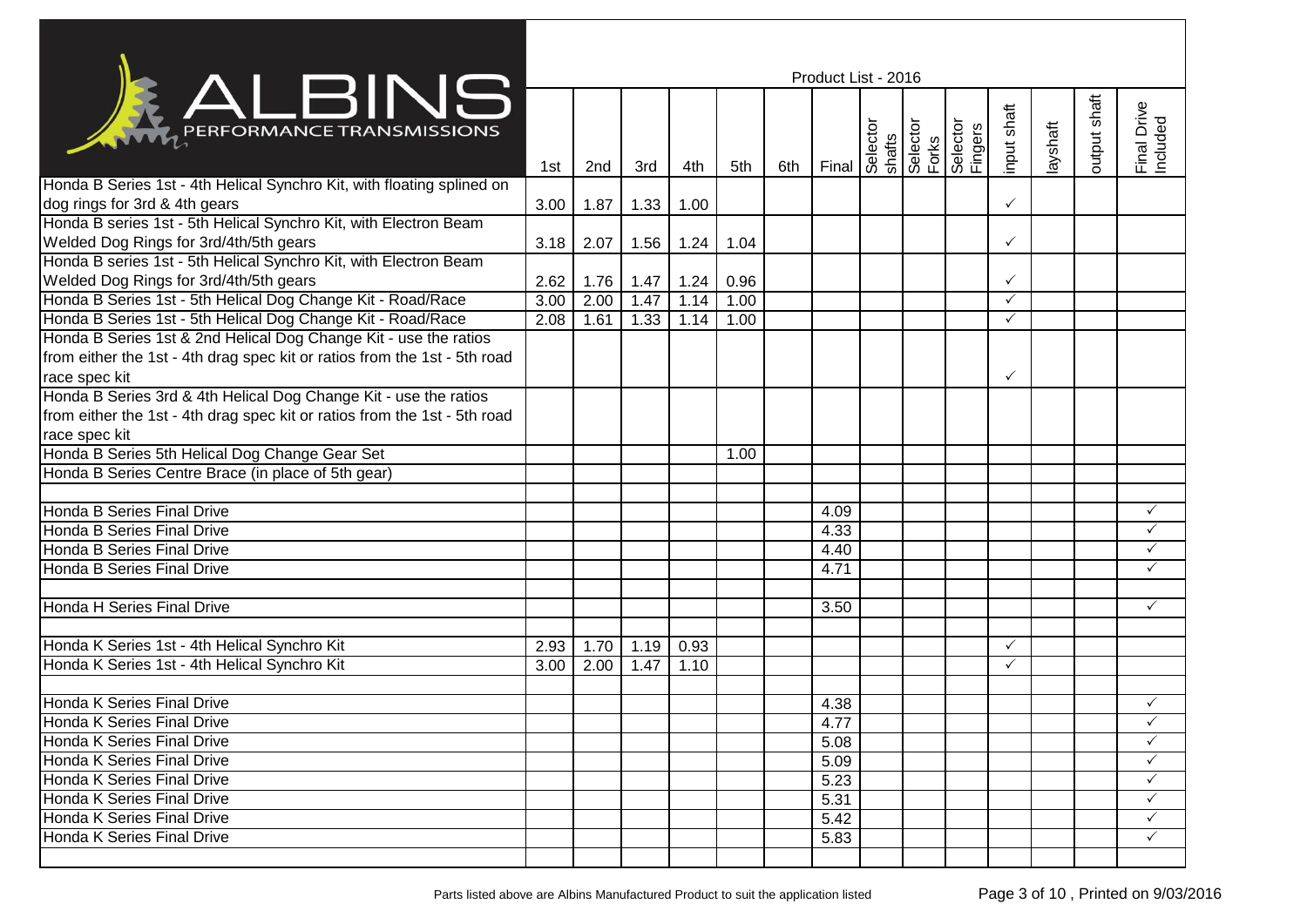|                                                                                                                  | Product List - 2016 |                             |             |      |      |     |       |              |              |                                                                                 |              |              |              |                         |
|------------------------------------------------------------------------------------------------------------------|---------------------|-----------------------------|-------------|------|------|-----|-------|--------------|--------------|---------------------------------------------------------------------------------|--------------|--------------|--------------|-------------------------|
| <b>KALBINS</b>                                                                                                   | 1st                 | 2nd                         | 3rd         | 4th  | 5th  | 6th | Final |              |              | Selector<br>Shafts<br>Selector<br>Selector<br>Disperser<br>Disperser<br>Eingers | input shaft  | layshaft     | output shaft | Final Drive<br>Included |
| HV1 Racing Transmission - 10 inch ring and pinion 4 speed with<br>constant mesh reverse                          |                     |                             |             |      |      |     |       |              |              |                                                                                 |              |              |              |                         |
| HV1 Racing Transmission - 934 Drive Flange Option                                                                |                     |                             |             |      |      |     |       |              |              |                                                                                 |              |              |              |                         |
| HV1 Racing Transmission - Billet Alloy Diff Carrier Option                                                       |                     |                             |             |      |      |     |       |              |              |                                                                                 |              |              |              |                         |
| HV1 Racing Transmission - Cable Shifter Kit                                                                      |                     |                             |             |      |      |     |       |              |              |                                                                                 |              |              |              |                         |
| HV1 Racing Transmission - Solid Shifter Kit                                                                      |                     |                             |             |      |      |     |       |              |              |                                                                                 |              |              |              |                         |
| Lamborghini Gallardo MY2003-MY2005 L140 Front Ring & Pinion Set<br>Special Order Only, Min Quantity Apply        |                     |                             |             |      |      |     | 3.27  |              |              |                                                                                 |              |              |              |                         |
| Lamborghini Gallardo MY2003-MY2005 L140 Rear Ring & Pinion Set -<br>Special Order Only, Min Order Quantity Apply |                     |                             |             |      |      |     | 3.82  |              |              |                                                                                 |              |              |              |                         |
|                                                                                                                  |                     |                             |             |      |      |     |       |              |              |                                                                                 |              |              |              |                         |
| Mazda RX7 - Quick Shifter with 5th/Rev Gate Lockout                                                              |                     |                             |             |      |      |     |       |              |              |                                                                                 |              |              |              |                         |
| Mazda RX7 - Quick Shifter with no Lockout                                                                        |                     |                             |             |      |      |     |       |              |              |                                                                                 |              |              |              |                         |
| Mazda RX7 FC Helical cut Synchromesh kit. Close ratio with over                                                  |                     |                             |             |      |      |     |       |              |              |                                                                                 |              |              |              |                         |
| drive 5th                                                                                                        |                     | $2.54$   1.65   1.24   1.00 |             |      | 0.87 |     |       |              |              |                                                                                 | $\checkmark$ | $\checkmark$ |              |                         |
| Mazda RX7 FC Helical cut Synchromesh Kit. Dogleg 1st position                                                    | 2.67                | 1.71                        | 1.34        | 1.13 | 1.00 |     |       |              |              |                                                                                 | $\checkmark$ | $\checkmark$ |              |                         |
| Mazda RX7 FD Helical cut Synchromesh kit. Close ratio with over<br>drive 5th                                     | 2.54                |                             | $1.65$ 1.24 | 1.00 | 0.87 |     |       |              |              |                                                                                 | $\checkmark$ | $\checkmark$ |              |                         |
| Mazda RX7 FD Helical cut Synchromesh Kit. Dogleg 1st position                                                    | 2.67                | 1.71                        | 1.34        | 1.13 | 1.00 |     |       |              |              |                                                                                 | $\checkmark$ | $\checkmark$ |              |                         |
| Mitsubishi EVO 4-9. Helical cut dog change kits. Group A                                                         | 2.50                | 1.82                        | 1.43        | 1.18 | 1.00 |     |       | $\checkmark$ | ✓            |                                                                                 | $\checkmark$ |              |              |                         |
| Mitsubishi EVO 4-9. Helical cut dog change kits. Group N                                                         | 2.79                | 1.95                        | 1.44        | 1.10 | 0.83 |     |       | ✓            | ✓            |                                                                                 | $\checkmark$ |              |              |                         |
| Mitsubishi EVO 4-9 Sequential Shift Conversion Shifter Assy                                                      |                     |                             |             |      |      |     |       |              |              |                                                                                 |              |              |              |                         |
| Mitsubishi EVO 4-9. 5 Speed Straight Cut Dog Change Kit                                                          | 3.00                | 2.00                        | 1.47        | 1.11 | 0.86 |     | 4.31  | $\checkmark$ | $\checkmark$ | $\checkmark$                                                                    | $\checkmark$ |              |              | $\checkmark$            |
| Mitsubishi EVO 4-9 5 Speed Selector Finger Upgrade Kit                                                           |                     |                             |             |      |      |     |       |              |              |                                                                                 |              |              |              |                         |
| Nissan GTR R35 - AX35 - Nissan GTR R35 Replacement Trans                                                         |                     |                             |             |      |      |     |       |              |              |                                                                                 |              |              |              |                         |
| Nissan GTR R35- AX35 Clutch Option - various                                                                     |                     |                             |             |      |      |     |       |              |              |                                                                                 |              |              |              |                         |
| Nissan GTR R35 1st Gear Set - 8mm wider than Std - Std Circlip<br>Retention.                                     | 3.36                |                             |             |      |      |     |       |              |              |                                                                                 |              |              |              |                         |
| Nissan GTR R35 1st Gear Set - 8mm wider than Std - Albins Nut                                                    |                     |                             |             |      |      |     |       |              |              |                                                                                 |              |              |              |                         |
| Retention.                                                                                                       | 3.36                |                             |             |      |      |     |       |              |              |                                                                                 | ✓            |              |              |                         |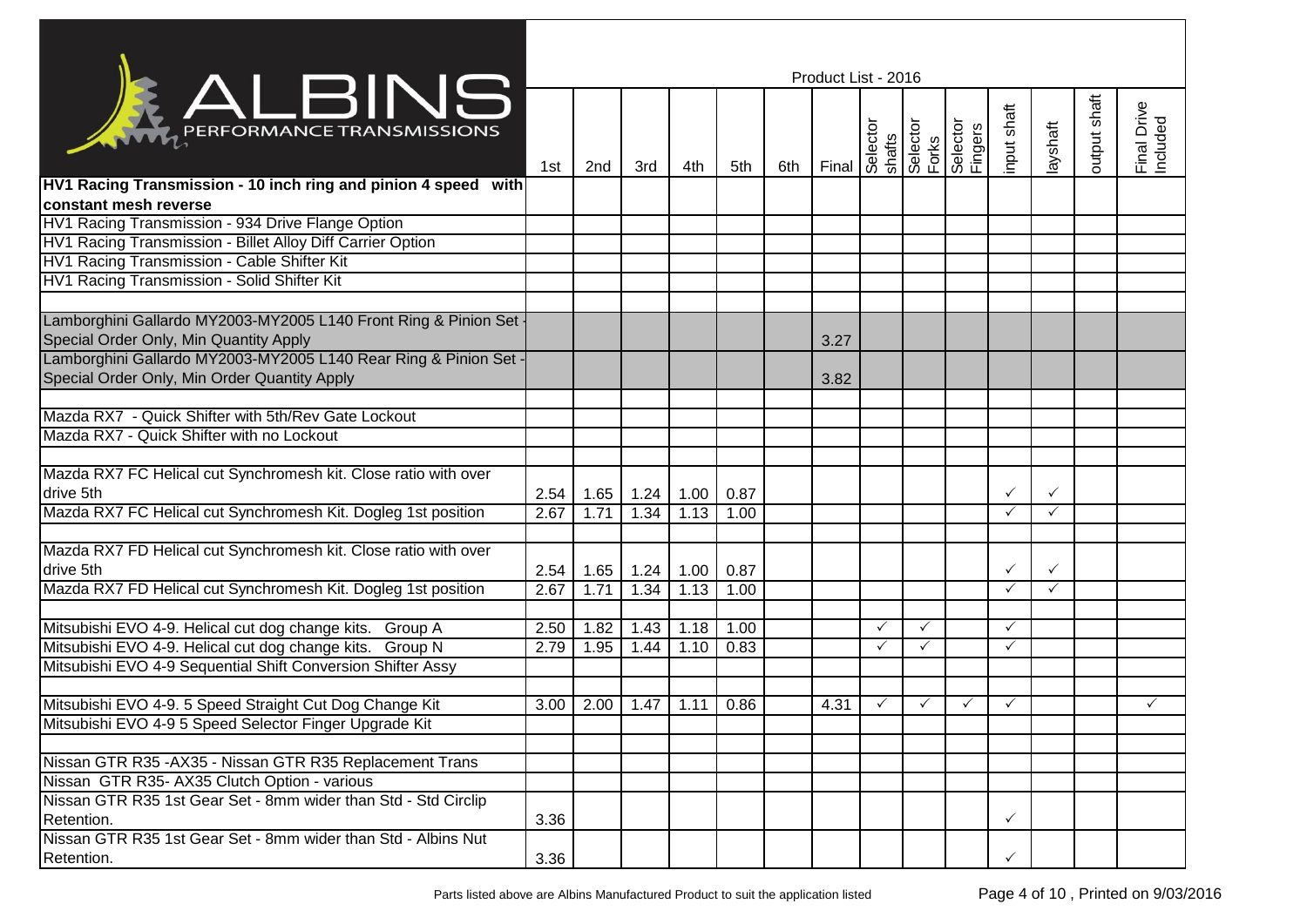|                                                                         | Product List - 2016 |      |      |      |      |      |      |  |  |  |              |              |              |                         |
|-------------------------------------------------------------------------|---------------------|------|------|------|------|------|------|--|--|--|--------------|--------------|--------------|-------------------------|
| ALBINS                                                                  | 1st                 | 2nd  | 3rd  | 4th  | 5th  | 6th  |      |  |  |  | nput shaft   | layshaft     | putput shaft | Final Drive<br>Included |
| Nissan GTR R35 1st-6th Gear Set (includes primary shaft & 1-6           |                     |      |      |      |      |      |      |  |  |  |              |              |              |                         |
| gears) - Available in Circlip or Nut retention shafts                   | 3.36                | 1.90 | 1.32 | 1.03 | 0.83 | 0.66 |      |  |  |  | ✓            |              |              |                         |
| Nissan GTR R35 2nd-6th gear set                                         |                     | 1.90 | 1.32 | 1.03 | 0.83 | 0.66 |      |  |  |  | $\checkmark$ |              |              |                         |
| Nissan GTR R35 Secondary Shaft - Albins Spec with Retaining Nut         |                     |      |      |      |      |      |      |  |  |  |              |              |              |                         |
| (not circlip)                                                           |                     |      |      |      |      |      |      |  |  |  |              |              |              |                         |
| Nissan GTR R35 Front Drive Output Shaft Assembly                        |                     |      |      |      |      |      |      |  |  |  |              |              |              |                         |
| Nissan R35 GTR 1st/Rev selector Fork and shaft kit                      |                     |      |      |      |      |      |      |  |  |  |              |              |              |                         |
| Nissan R35 GTR Drop gear set                                            |                     |      |      |      |      |      |      |  |  |  |              |              |              |                         |
| Nissan R35 GTR Operating Sleeve with integral stops.                    |                     |      |      |      |      |      |      |  |  |  |              |              |              |                         |
| Nissan GTR R35 Front Diff                                               |                     |      |      |      |      |      | 2.70 |  |  |  |              |              |              |                         |
| Nissan GTR R35 Rear Diff                                                |                     |      |      |      |      |      | 3.40 |  |  |  |              |              |              |                         |
| Nissan GTR R35 Assembly Tool Kit                                        |                     |      |      |      |      |      |      |  |  |  |              |              |              |                         |
|                                                                         |                     |      |      |      |      |      |      |  |  |  |              |              |              |                         |
| Nissan GU Patrol 1st to 4th Synchro Gear Sets                           | 4.06                | 2.33 | 1.45 | 1.00 |      |      |      |  |  |  | ✓            | $\checkmark$ | ✓            |                         |
| Nissan GU Patrol 1st to 5th Synchro Gear Sets                           | 4.06                | 2.33 | 1.45 | 1.00 | 0.89 |      |      |  |  |  | $\checkmark$ | ✓            |              |                         |
| Nissan GU Patrol 1st to 4th Synchro Gear Sets - includes inout shaft    |                     |      |      |      |      |      |      |  |  |  |              |              |              |                         |
| (Landcruiser spline), billet fork, billet front cover, throwout bearing | 4.06                | 2.33 | 1.45 | 1.00 |      |      |      |  |  |  | ✓            | ✓            |              |                         |
| Nissan GU Patrol 1st to 5th Synchro Gear Sets - includes inout shaft    |                     |      |      |      |      |      |      |  |  |  |              |              |              |                         |
| (Landcruiser spline), billet fork, billet front cover, throwout bearing | 4.06                | 2.33 | 1.45 | 1.00 | 0.89 |      |      |  |  |  |              | ✓            |              |                         |
|                                                                         |                     |      |      |      |      |      |      |  |  |  |              |              |              |                         |
| Porsche 901 5 Speed 1st helical cut gear set (incl Reverse)             |                     |      |      |      |      |      |      |  |  |  |              |              |              |                         |
| synchromesh gears                                                       |                     |      |      |      |      |      |      |  |  |  |              |              |              |                         |
| Porsche 901 5 Speed 3rd/4th/5th helical cut gear sets                   |                     |      |      |      |      |      |      |  |  |  |              |              |              |                         |
| Porsche Components 901 Intermediate Plate                               |                     |      |      |      |      |      |      |  |  |  |              |              |              |                         |
| Porsche Components 901 Side Plate                                       |                     |      |      |      |      |      |      |  |  |  |              |              |              |                         |
|                                                                         |                     |      |      |      |      |      |      |  |  |  |              |              |              |                         |
|                                                                         |                     |      |      |      |      |      |      |  |  |  |              |              |              |                         |
| Porsche 904 5 Speed Main Shaft with Splines for 1st & 2nd gears         |                     |      |      |      |      |      |      |  |  |  |              |              |              |                         |
| Porsche 904 5 Speed Helical Cut Synchromesh 2nd gear set -              |                     |      |      |      |      |      |      |  |  |  |              |              |              |                         |
| Special Order Only, Min Order Quantity Apply                            |                     |      |      |      |      |      |      |  |  |  |              |              |              |                         |
|                                                                         |                     |      |      |      |      |      |      |  |  |  |              |              |              |                         |
| Porsche 915 or 930 Heavy Duty Bearing Retainer Plate                    |                     |      |      |      |      |      |      |  |  |  |              |              |              |                         |
| Porsche 915 1st gear set - includes new one piece primary shaft with    |                     |      |      |      |      |      |      |  |  |  |              |              |              |                         |
| integral 1st gear and matching driven gear                              |                     |      |      |      |      |      |      |  |  |  |              |              |              |                         |
| Porsche 915 5 Speed 2nd to 5th helical cut synchromesh gear sets        |                     |      |      |      |      |      |      |  |  |  |              |              |              |                         |
| Porsche Components 915 Output Flange Coarse Spline LSD                  |                     |      |      |      |      |      |      |  |  |  |              |              |              |                         |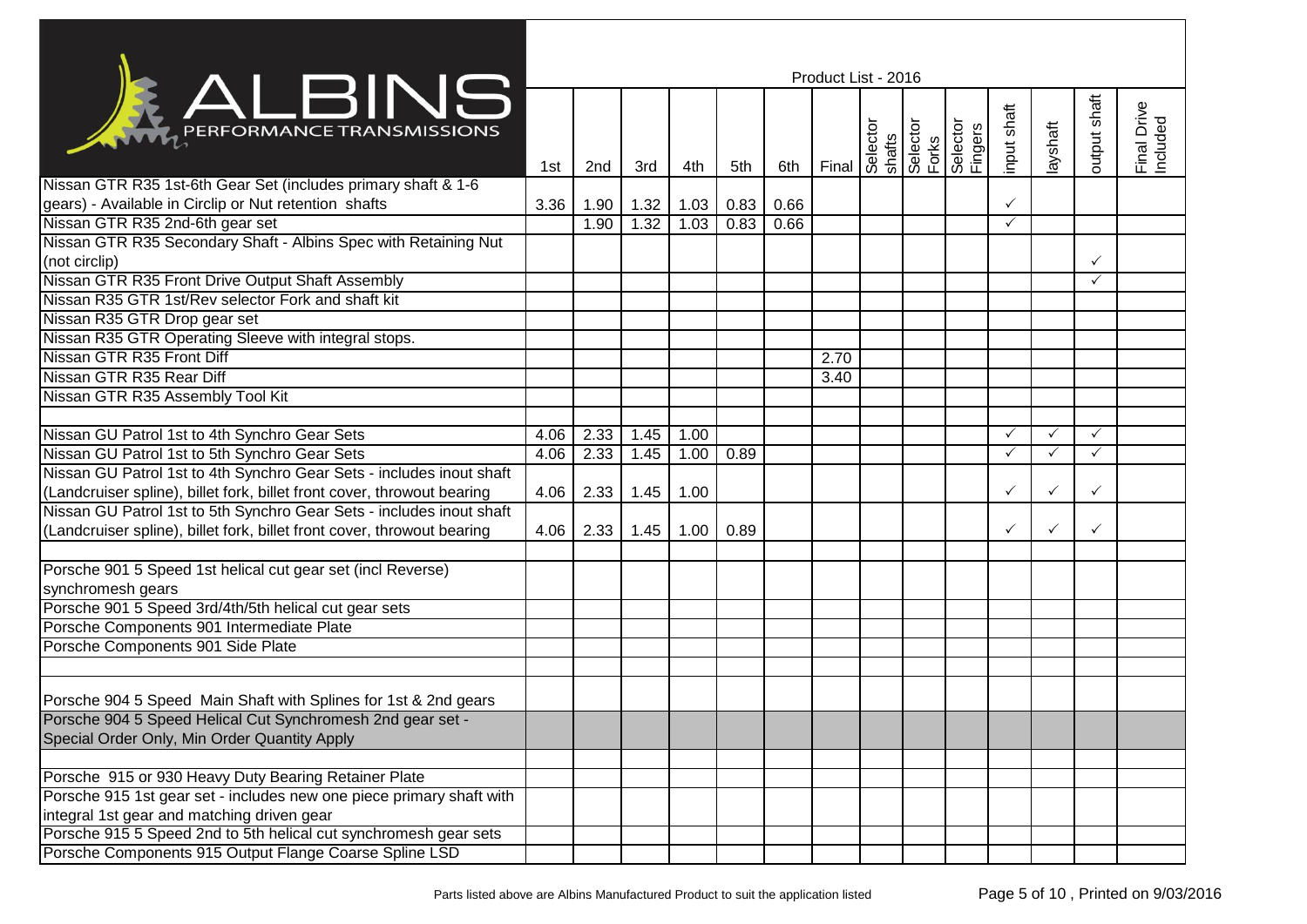|                                                                                    | Product List - 2016 |      |      |      |      |      |       |  |                                      |                     |             |          |              |                         |
|------------------------------------------------------------------------------------|---------------------|------|------|------|------|------|-------|--|--------------------------------------|---------------------|-------------|----------|--------------|-------------------------|
| <b>KALBINS</b>                                                                     | 1st                 | 2nd  | 3rd  | 4th  | 5th  | 6th  | Final |  | Selector<br>shafts<br>Forks<br>Forks | Selector<br>Fingers | input shaft | layshaft | putput shaft | Final Drive<br>Included |
| Porsche Components 915 Side Plate                                                  |                     |      |      |      |      |      |       |  |                                      |                     |             |          |              |                         |
| Porsche 996 GT3 Cup Car - 1st helical cut synchro 1st Idler                        | 3.15                |      |      |      |      |      |       |  |                                      |                     |             |          |              |                         |
| Porsche 996 GT3 Cup Car - 2nd helical cut Synchro 2nd Idler                        |                     | 2.00 |      |      |      |      |       |  |                                      |                     |             |          |              |                         |
| Porsche 996 GT3 Cup Car - 3rd helical cut synchro set                              |                     |      | 1.56 |      |      |      |       |  |                                      |                     |             |          |              |                         |
| Porsche 996 GT3 Cup Car - 4th helical cut synchro set                              |                     |      |      | 1.30 |      |      |       |  |                                      |                     |             |          |              |                         |
| Porsche 996 GT3 Cup Car - 5th helical cut synchro set                              |                     |      |      |      | 1.09 |      |       |  |                                      |                     |             |          |              |                         |
| Porsche 996 GT3 Cup Car - 6th helical cut synchro set                              |                     |      |      |      |      | 0.91 |       |  |                                      |                     |             |          |              |                         |
|                                                                                    |                     |      |      |      |      |      |       |  |                                      |                     |             |          |              |                         |
| Porsche Components 930 Chrome Moly CV Cage                                         |                     |      |      |      |      |      |       |  |                                      |                     |             |          |              |                         |
| Porsche Components 934 Chrome Moly CV Cage                                         |                     |      |      |      |      |      |       |  |                                      |                     |             |          |              |                         |
|                                                                                    |                     |      |      |      |      |      |       |  |                                      |                     |             |          |              |                         |
| Porsche Components 930 Side Plate - Special Order Only, Min Order                  |                     |      |      |      |      |      |       |  |                                      |                     |             |          |              |                         |
| <b>Quantity Apply</b>                                                              |                     |      |      |      |      |      |       |  |                                      |                     |             |          |              |                         |
| Porsche Components 930/915 Fine Spline Output Flange - Special                     |                     |      |      |      |      |      |       |  |                                      |                     |             |          |              |                         |
| Order Only, Min Order Quantity Apply                                               |                     |      |      |      |      |      |       |  |                                      |                     |             |          |              |                         |
|                                                                                    |                     |      |      |      |      |      |       |  |                                      |                     |             |          |              |                         |
| Porsche Components CV Joint 930 Style - 30 spl (28 spline also avail)<br>32mm Wide |                     |      |      |      |      |      |       |  |                                      |                     |             |          |              |                         |
| Porsche Components CV Joint 930 Style - 30 spl (28 spline also avail)<br>40mm Wide |                     |      |      |      |      |      |       |  |                                      |                     |             |          |              |                         |
| Porsche Components CV Joint 934.5 Style - 33 spline (35 spline also                |                     |      |      |      |      |      |       |  |                                      |                     |             |          |              |                         |
| available)                                                                         |                     |      |      |      |      |      |       |  |                                      |                     |             |          |              |                         |
|                                                                                    |                     |      |      |      |      |      |       |  |                                      |                     |             |          |              |                         |
| Porsche Components Drive Shafts made to order from 300M Material                   |                     |      |      |      |      |      |       |  |                                      |                     |             |          |              |                         |
| 28, 30, 33 & 35 spline to any length - Special Order Only,                         |                     |      |      |      |      |      |       |  |                                      |                     |             |          |              |                         |
|                                                                                    |                     |      |      |      |      |      |       |  |                                      |                     |             |          |              |                         |
| Porsche Components G50 1st/2nd Brass Synchro Rings (New)                           |                     |      |      |      |      |      |       |  |                                      |                     |             |          |              |                         |
| Porsche G50 3rd/4th/5th/Reverse Brass Synchro Rings (New)                          |                     |      |      |      |      |      |       |  |                                      |                     |             |          |              |                         |
| Porsche Components G50 5 speed 1st/2nd billet alloy fork                           |                     |      |      |      |      |      |       |  |                                      |                     |             |          |              |                         |
| Porsche Components G50 5 speed 3rd/4th billet steel fork                           |                     |      |      |      |      |      |       |  |                                      |                     |             |          |              |                         |
| Porsche Components G50 5 speed 5th/Rev billet steel fork                           |                     |      |      |      |      |      |       |  |                                      |                     |             |          |              |                         |
| Porsche G50 5 speed 5th/Rev Guide Sleeve Assy Complete                             |                     |      |      |      |      |      |       |  |                                      |                     |             |          |              |                         |
| Porsche Components G50 Output Flange - Special Order Only                          |                     |      |      |      |      |      |       |  |                                      |                     |             |          |              |                         |
| Porsche Components G50 Output Flange to suit 934 CV - Special                      |                     |      |      |      |      |      |       |  |                                      |                     |             |          |              |                         |
| <b>Order Only</b>                                                                  |                     |      |      |      |      |      |       |  |                                      |                     |             |          |              |                         |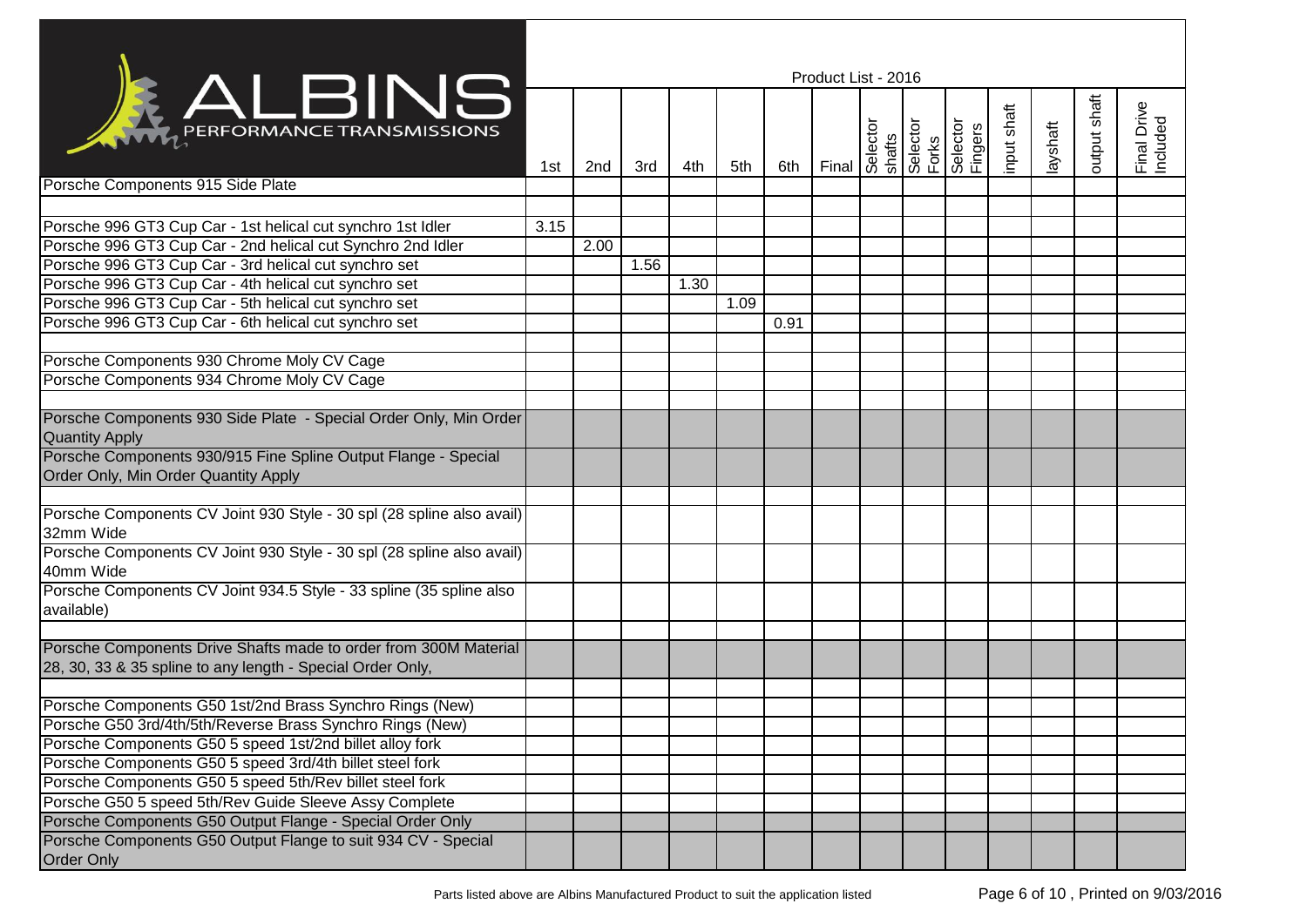|                                                                              | Product List - 2016 |     |     |     |     |     |                                                                                             |  |  |  |  |          |              |                         |
|------------------------------------------------------------------------------|---------------------|-----|-----|-----|-----|-----|---------------------------------------------------------------------------------------------|--|--|--|--|----------|--------------|-------------------------|
| <b>KALBINS</b>                                                               | 1st                 | 2nd | 3rd | 4th | 5th | 6th | Final Selector<br>Selector<br>Selector<br>Forks<br>Fingers<br>Fingers<br>Fingers<br>Fingers |  |  |  |  | layshaft | output shaft | Final Drive<br>Included |
| Porsche Components G50 Side Plate - Special Order Only                       |                     |     |     |     |     |     |                                                                                             |  |  |  |  |          |              |                         |
| Porsche Components G50/52 Side Plate - Special Order Only                    |                     |     |     |     |     |     |                                                                                             |  |  |  |  |          |              |                         |
|                                                                              |                     |     |     |     |     |     |                                                                                             |  |  |  |  |          |              |                         |
| Porsche G50 5 Speed - 2nd Synchromesh Gear Sets                              |                     |     |     |     |     |     |                                                                                             |  |  |  |  |          |              |                         |
| Porsche G50 5 Speed - 3rd/4th or 5th Gear Sets                               |                     |     |     |     |     |     |                                                                                             |  |  |  |  |          |              |                         |
|                                                                              |                     |     |     |     |     |     |                                                                                             |  |  |  |  |          |              |                         |
| Porsche Dog Rings - 901 1st                                                  |                     |     |     |     |     |     |                                                                                             |  |  |  |  |          |              |                         |
| Porsche Dog Rings - 915 1st                                                  |                     |     |     |     |     |     |                                                                                             |  |  |  |  |          |              |                         |
| Porsche Dog Rings - 915 2nd                                                  |                     |     |     |     |     |     |                                                                                             |  |  |  |  |          |              |                         |
| Porsche Dog Rings - 915 3rd/4th/5th (also 901 2nd/3rd/4th/5th)               |                     |     |     |     |     |     |                                                                                             |  |  |  |  |          |              |                         |
| Porsche Dog Rings - 924 1st                                                  |                     |     |     |     |     |     |                                                                                             |  |  |  |  |          |              |                         |
| Porsche Dog Rings - 930 1st                                                  |                     |     |     |     |     |     |                                                                                             |  |  |  |  |          |              |                         |
| Porsche Dog Rings - 930 2nd                                                  |                     |     |     |     |     |     |                                                                                             |  |  |  |  |          |              |                         |
| Porsche Dog Rings - 930 3rd/4th                                              |                     |     |     |     |     |     |                                                                                             |  |  |  |  |          |              |                         |
| Porsche Dog Rings - 993 1st/2nd (weld on)                                    |                     |     |     |     |     |     |                                                                                             |  |  |  |  |          |              |                         |
| Porsche Dog Rings - 993/GT3 3rd/4th/5th/6th                                  |                     |     |     |     |     |     |                                                                                             |  |  |  |  |          |              |                         |
| Porsche Dog Rings - G50 1st/2nd                                              |                     |     |     |     |     |     |                                                                                             |  |  |  |  |          |              |                         |
| Porsche Dog Rings - G50 3rd/4th/5th/Rev                                      |                     |     |     |     |     |     |                                                                                             |  |  |  |  |          |              |                         |
| Porsche Dog Rings - GT3 1st/2nd (weld on)                                    |                     |     |     |     |     |     |                                                                                             |  |  |  |  |          |              |                         |
| Porsche Dog Rings - Ruf 1st                                                  |                     |     |     |     |     |     |                                                                                             |  |  |  |  |          |              |                         |
| Porsche Dog Rings - Ruf/924 2nd/3rd                                          |                     |     |     |     |     |     |                                                                                             |  |  |  |  |          |              |                         |
|                                                                              |                     |     |     |     |     |     |                                                                                             |  |  |  |  |          |              |                         |
| Porsche Ring & Pinion Sets - 901 - Special Order Only, Min Quantity<br>Apply |                     |     |     |     |     |     | 3.44                                                                                        |  |  |  |  |          |              |                         |
| Porsche Ring & Pinion Sets - 901 - Special Order Only, Min Quantity          |                     |     |     |     |     |     |                                                                                             |  |  |  |  |          |              |                         |
| Apply                                                                        |                     |     |     |     |     |     | 4.43                                                                                        |  |  |  |  |          |              |                         |
|                                                                              |                     |     |     |     |     |     |                                                                                             |  |  |  |  |          |              |                         |
| Porsche Ring & Pinion Sets - 915                                             |                     |     |     |     |     |     | 3.10                                                                                        |  |  |  |  |          |              |                         |
| Porsche Ring & Pinion Sets - 915                                             |                     |     |     |     |     |     | 3.88                                                                                        |  |  |  |  |          |              |                         |
| Porsche Ring & Pinion Sets - 915                                             |                     |     |     |     |     |     | 4.38                                                                                        |  |  |  |  |          |              |                         |
| Porsche Ring & Pinion Sets - 915                                             |                     |     |     |     |     |     | 4.43                                                                                        |  |  |  |  |          |              |                         |
|                                                                              |                     |     |     |     |     |     |                                                                                             |  |  |  |  |          |              |                         |
| Porsche Ring & Pinion Sets - 930                                             |                     |     |     |     |     |     | 4.22                                                                                        |  |  |  |  |          |              |                         |
| Porsche Ring & Pinion Sets - 930                                             |                     |     |     |     |     |     | 4.63                                                                                        |  |  |  |  |          |              |                         |
| Porsche Ring & Pinion Sets - 993                                             |                     |     |     |     |     |     | 3.10                                                                                        |  |  |  |  |          |              |                         |
| Porsche Ring & Pinion Sets - 993                                             |                     |     |     |     |     |     | 4.00                                                                                        |  |  |  |  |          |              |                         |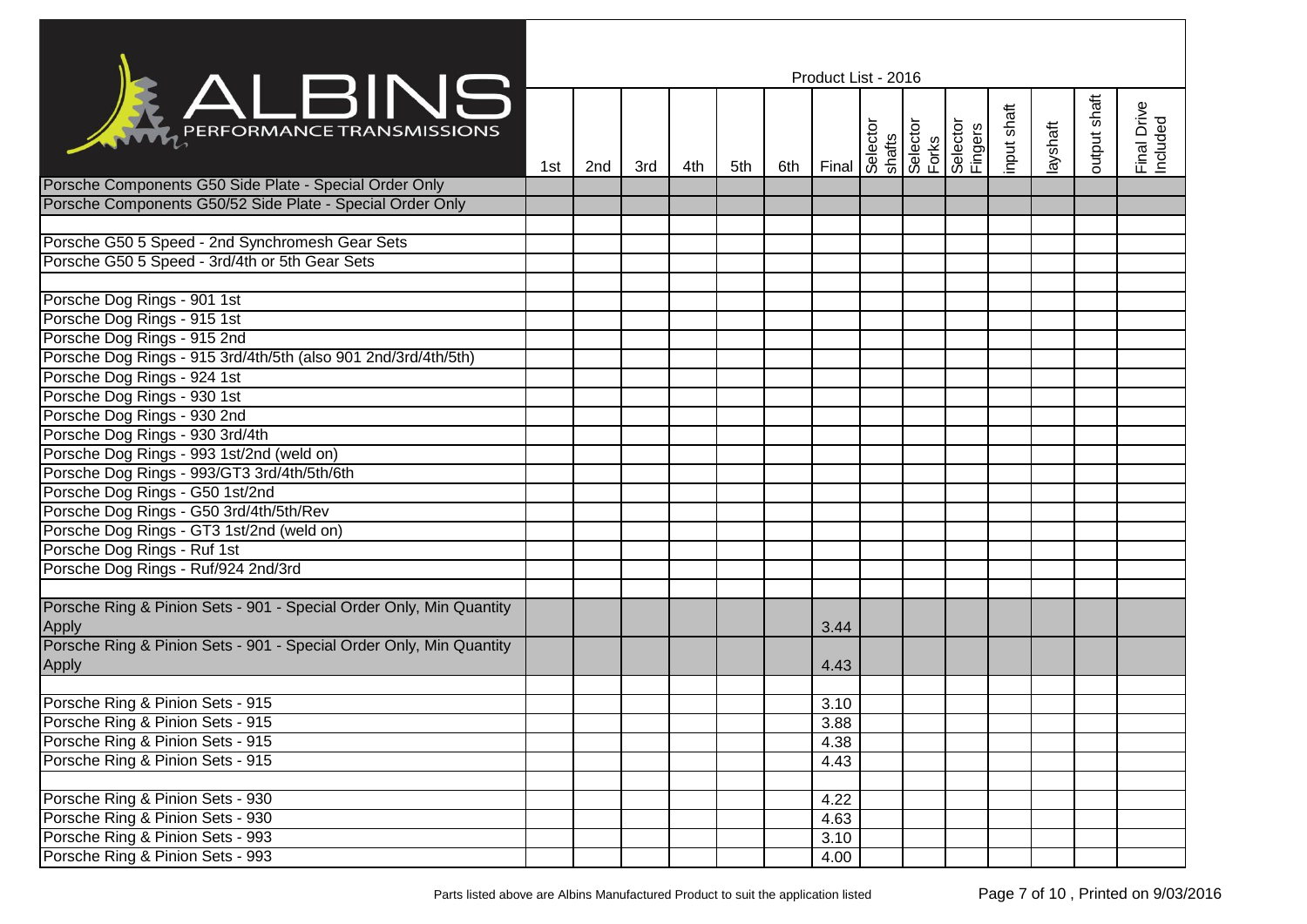|                                                                     | Product List - 2016 |      |      |             |      |     |      |  |  |  |              |          |              |                         |
|---------------------------------------------------------------------|---------------------|------|------|-------------|------|-----|------|--|--|--|--------------|----------|--------------|-------------------------|
| <b>ALBINS</b>                                                       | 1st                 | 2nd  | 3rd  | 4th         | 5th  | 6th |      |  |  |  | input shaft  | layshaft | output shaft | Final Drive<br>Included |
|                                                                     |                     |      |      |             |      |     |      |  |  |  |              |          |              |                         |
| Porsche Ring & Pinion Sets - 996 street car                         |                     |      |      |             |      |     | 3.00 |  |  |  |              |          |              |                         |
| Porsche Ring & Pinion Sets - 996 street car                         |                     |      |      |             |      |     | 3.77 |  |  |  |              |          |              |                         |
| Porsche Ring & Pinion Sets - 996 street car                         |                     |      |      |             |      |     | 4.00 |  |  |  |              |          |              |                         |
| Porsche Ring & Pinion Sets - 996/997 GT3 Cup Car                    |                     |      |      |             |      |     | 4.00 |  |  |  |              |          |              |                         |
| Porsche Ring & Pinion Sets - 996/997 GT3 Cup Car                    |                     |      |      |             |      |     | 3.10 |  |  |  |              |          |              |                         |
|                                                                     |                     |      |      |             |      |     |      |  |  |  |              |          |              |                         |
| Porsche Ring & Pinion Sets - G50                                    |                     |      |      |             |      |     | 3.10 |  |  |  |              |          |              |                         |
| Porsche Ring & Pinion Sets - G50                                    |                     |      |      |             |      |     | 3.44 |  |  |  |              |          |              |                         |
| Porsche Ring & Pinion Sets - G50                                    |                     |      |      |             |      |     | 4.00 |  |  |  |              |          |              |                         |
|                                                                     |                     |      |      |             |      |     |      |  |  |  |              |          |              |                         |
| Porsche Ring & Pinion Sets - G50/52                                 |                     |      |      |             |      |     | 3.10 |  |  |  |              |          |              |                         |
| Porsche Ring & Pinion Sets - G50/52                                 |                     |      |      |             |      |     | 4.00 |  |  |  |              |          |              |                         |
|                                                                     |                     |      |      |             |      |     |      |  |  |  |              |          |              |                         |
| Porsche Ring & Pinion Sets - 968 - Special Order Only, Min Quantity |                     |      |      |             |      |     |      |  |  |  |              |          |              |                         |
| Apply                                                               |                     |      |      |             |      |     | 4.25 |  |  |  |              |          |              |                         |
|                                                                     |                     |      |      |             |      |     |      |  |  |  |              |          |              |                         |
| Subaru WRX 5 speed 1st to 4th Helical Synchro set - 1996 to 2009,   |                     |      |      |             |      |     |      |  |  |  |              |          |              |                         |
| Ratios Vary Depending on Year Model                                 |                     |      |      |             |      |     |      |  |  |  | ✓            |          |              |                         |
|                                                                     |                     |      |      |             |      |     |      |  |  |  |              |          |              |                         |
| Subaru WRX 5 speed MY 1996 Group N Ratios 1st to 5th Helical        |                     |      |      |             |      |     |      |  |  |  |              |          |              |                         |
| Synchro Set                                                         | 3.45                | 2.33 | 1.75 | 1.35        | 0.97 |     |      |  |  |  | $\checkmark$ |          |              |                         |
| Subaru WRX 5 speed MY 1996 Street Ratio 1st to 5th Helical          |                     |      |      |             |      |     |      |  |  |  |              |          |              |                         |
| Synchro set                                                         | 3.45                | 1.94 | 1.36 | 0.97        | 0.74 |     |      |  |  |  | $\checkmark$ |          |              |                         |
|                                                                     |                     |      |      |             |      |     |      |  |  |  |              |          |              |                         |
| Subaru WRX 5 speed MY 1998 Group N Ratio 1st to 5th Helical         |                     |      |      |             |      |     |      |  |  |  |              |          |              |                         |
| Synchro set                                                         | 3.08                | 2.06 | 1.55 | 1.15        | 0.83 |     |      |  |  |  | $\checkmark$ |          |              |                         |
| Subaru WRX 5 speed MY 1998 Street Ratio 1st to 5th Helical          |                     |      |      |             |      |     |      |  |  |  |              |          |              |                         |
| Synchro set                                                         | 3.08                | 1.94 | 1.36 | 0.97        | 0.74 |     |      |  |  |  | ✓            |          |              |                         |
| Subaru WRX 5 speed MY 2001 Sport Ratio 1st to 5th Helical Synchro   |                     |      |      |             |      |     |      |  |  |  |              |          |              |                         |
| Set                                                                 | 3.00                | 2.00 |      | $1.48$ 1.17 | 0.96 |     |      |  |  |  | $\checkmark$ |          |              |                         |
| Subaru WRX 5 speed MY 2001 Street Ratio 1st to 5th Helical          |                     |      |      |             |      |     |      |  |  |  |              |          |              |                         |
| Synchro Set                                                         | 3.45                | 1.94 | 1.36 | 0.96        | 0.76 |     |      |  |  |  | $\checkmark$ |          |              |                         |
|                                                                     |                     |      |      |             |      |     |      |  |  |  |              |          |              |                         |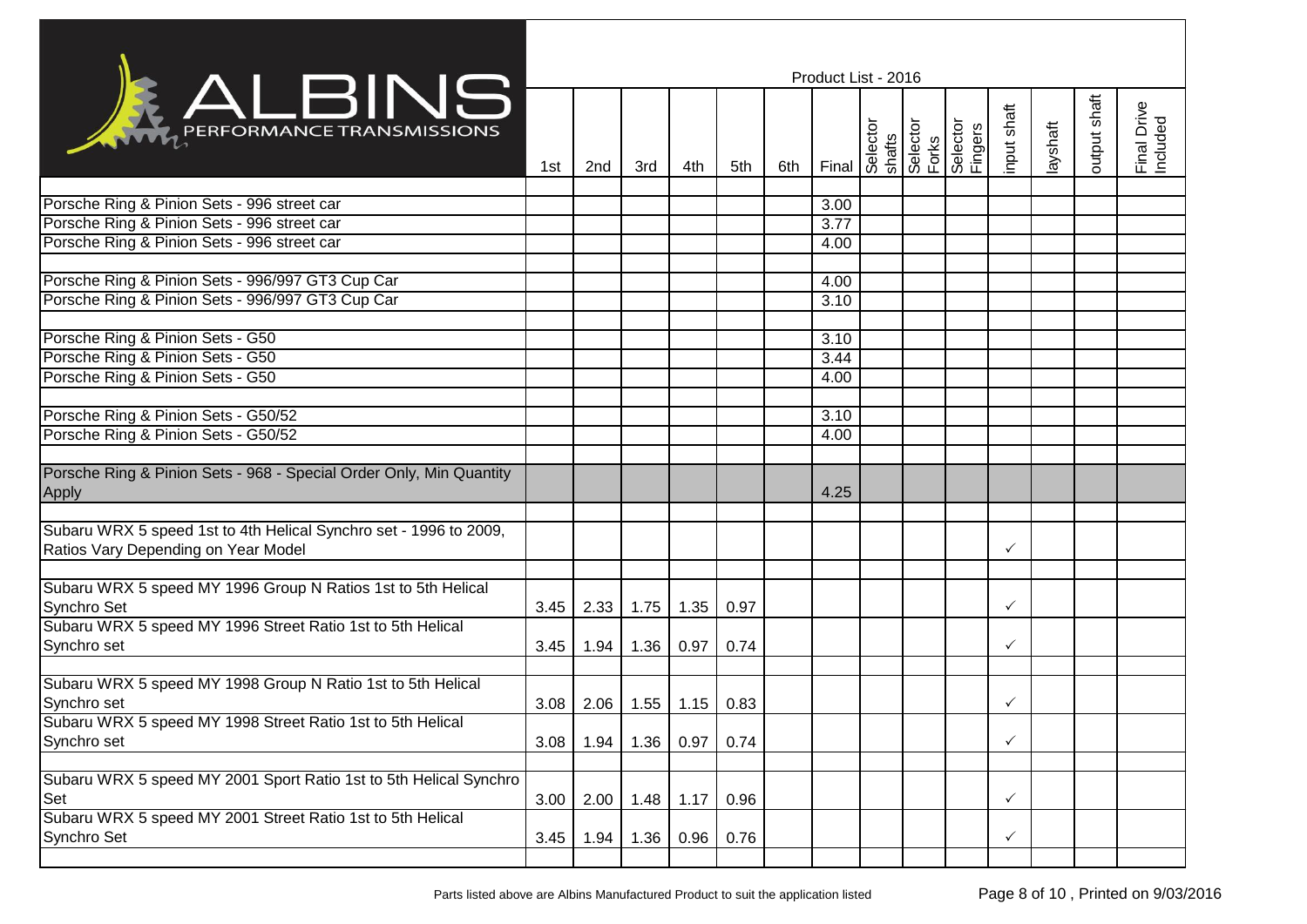|                                                                                                                         | Product List - 2016 |              |                   |              |      |      |       |                                      |   |                     |              |              |              |                         |
|-------------------------------------------------------------------------------------------------------------------------|---------------------|--------------|-------------------|--------------|------|------|-------|--------------------------------------|---|---------------------|--------------|--------------|--------------|-------------------------|
| <b>KALBINS</b>                                                                                                          | 1st                 | 2nd          | 3rd               | 4th          | 5th  | 6th  | Final | Selector<br>shafts<br>Forks<br>Forks |   | Selector<br>Fingers | nput shaft   | layshaft     | output shaft | Final Drive<br>Included |
| Subaru WRX 5 speed MY 2000/02/03/04/05/06/07/08/09 Group N<br>Ratio 1st to 5th Helical Synchro set - Specify Year Model | 3.08                | 2.06         | 1.55              | 1.15         | 0.83 |      |       |                                      |   |                     | ✓            |              |              |                         |
| Subaru WRX 5 speed MY 2000/02/03/04/05/06/07/08/09 Street Ratio                                                         |                     |              |                   |              |      |      |       |                                      |   |                     |              |              |              |                         |
| 1st to 5th Helical Synchro set - Specify Year                                                                           | 3.08                | 1.94         | 1.36              | 0.97         | 0.74 |      |       |                                      |   |                     | ✓            |              |              |                         |
| Subaru WRX 6 Speed synchromesh billet fork upgrade 1st/2nd,<br>3rd/4th, 5th/6th                                         |                     |              |                   |              |      |      |       |                                      | ✓ |                     |              |              |              |                         |
| Subaru WRX 6 speed Selector finger upgrade kit including interlocker<br>(entire replacement kit)                        |                     |              |                   |              |      |      |       |                                      |   |                     |              |              |              |                         |
| Subaru 2001/2005 - 6 spd 1:1 Drop gear set<br>SUITS 2001-2005 DDC ELECTRONIC DIFF                                       |                     |              |                   |              |      |      |       |                                      |   |                     |              |              |              |                         |
| Subaru WRX Sti 6 speed Dog Change light weight helical kit                                                              | 3.64                | 2.38         | 1.76              | 1.35         | 1.06 | 0.84 |       |                                      | ✓ | $\checkmark$        | $\checkmark$ |              | ✓            |                         |
| Subaru WRX 6 Speed Aluminium Gearbox Sandwich Plate                                                                     |                     |              |                   |              |      |      |       |                                      |   |                     |              |              |              |                         |
| Toyota W series 5spd 1-4 helical synchro set                                                                            | 2.69                | 1.71         | 1.25              | 1.00         |      |      |       |                                      |   |                     | ✓            | $\checkmark$ |              |                         |
| Toyota W series 5spd 1-5 helical synchro set                                                                            | 2.69                | 1.71         | $1.\overline{25}$ | 1.00         | 0.84 |      |       |                                      |   |                     | ✓            | $\checkmark$ |              |                         |
| Toyota W series 5spd Billet Output shaft option for above sets (Dog<br>Change or Synchromesh)                           |                     |              |                   |              |      |      |       |                                      |   |                     |              |              | ✓            |                         |
| Toyota W series 5spd Billet steel selector fork 3rd/4th                                                                 |                     |              |                   |              |      |      |       |                                      |   |                     |              |              |              |                         |
| VW 002 1st/2nd Gear Sets - Various Ratios (refer to website)                                                            | $\checkmark$        | $\checkmark$ |                   |              |      |      |       |                                      |   |                     |              |              |              |                         |
| VW 002 3rd or 4th Gear Sets - Various Ratios (refer to website)                                                         |                     |              | $\checkmark$      | $\checkmark$ |      |      |       |                                      |   |                     |              |              |              |                         |
|                                                                                                                         |                     |              |                   |              |      |      |       |                                      |   |                     |              |              |              |                         |
| VW 002 Ring and Pinions - threaded pinion with nut and spacer                                                           |                     |              |                   |              |      |      | 4.57  |                                      |   |                     |              |              |              |                         |
| VW 002 Ring and Pinions - threaded pinion with nut and spacer                                                           |                     |              |                   |              |      |      | 4.86  |                                      |   |                     |              |              |              |                         |
| VW 002 Ring and Pinions - threaded pinion with nut and spacer                                                           |                     |              |                   |              |      |      | 5.14  |                                      |   |                     |              |              |              |                         |
| VW 002 Ring and Pinions - threaded pinion with nut and spacer                                                           |                     |              |                   |              |      |      | 5.43  |                                      |   |                     |              |              |              |                         |
|                                                                                                                         |                     |              |                   |              |      |      |       |                                      |   |                     |              |              |              |                         |
| VW 091 1st/2nd Gear Sets - Various Ratios (refer to website)                                                            | ✓                   | $\checkmark$ |                   |              |      |      |       |                                      |   |                     |              |              |              |                         |
| VW 091 3rd/4th Gear Sets - Various Ratios (refer to website)                                                            |                     |              | $\checkmark$      | $\checkmark$ |      |      |       |                                      |   |                     |              |              |              |                         |